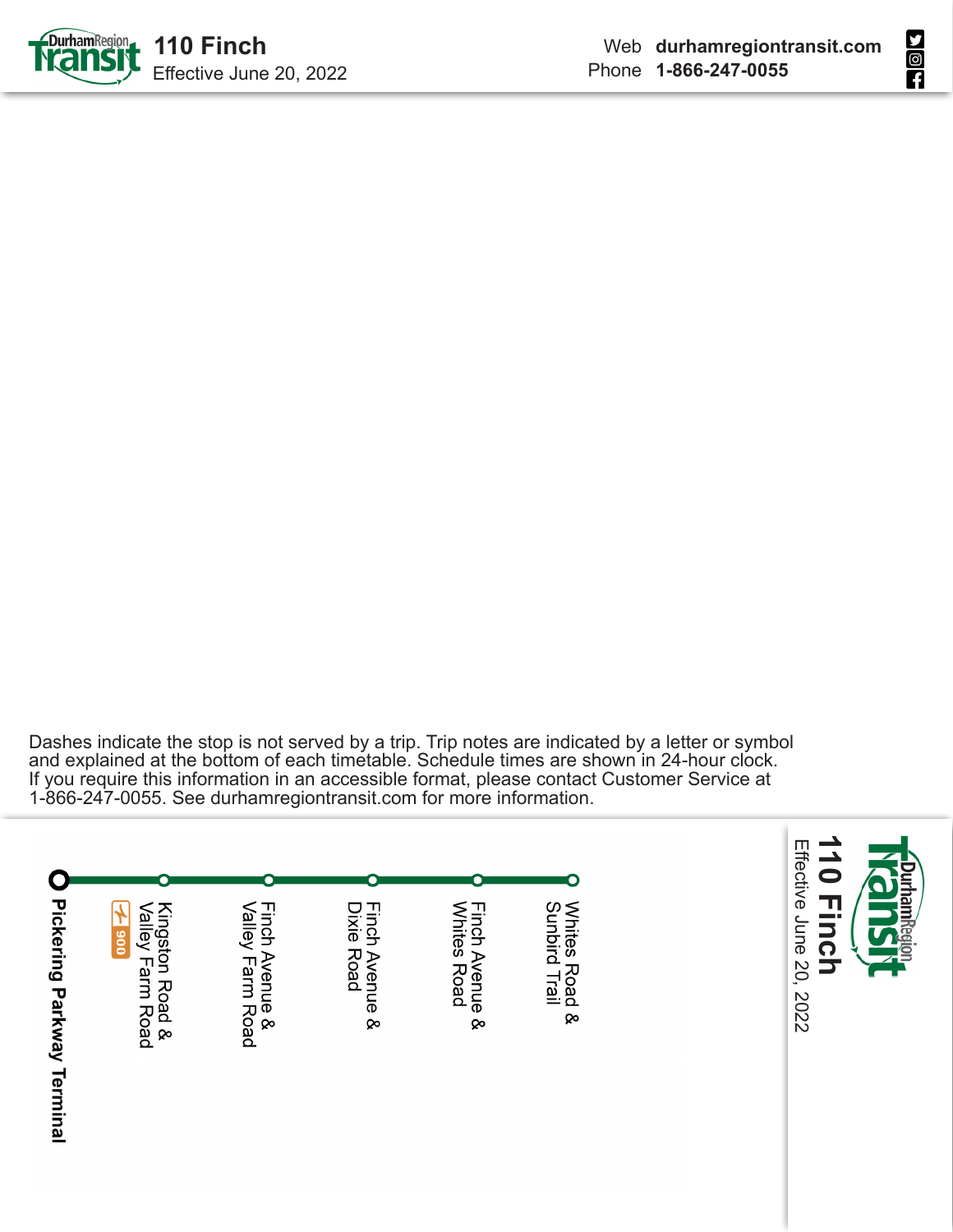

٦

| Weekday                            |                                       |                                             | West               |
|------------------------------------|---------------------------------------|---------------------------------------------|--------------------|
| Pickering Parkway Terminal<br>Stop | . Farm<br>@Valley<br>792<br>#<br>Stop | #1870<br>Finch @ Dixie<br>Stop <sub>i</sub> | ing @ Sun<br>#1751 |
| 05:50                              | 05:55                                 | 05:58                                       | 06:01              |
| 06:20                              | 06:25                                 | 06:28                                       | 06:31              |
| 06:50                              | 06:55                                 | 06:58                                       | 07:01              |
| 07:20                              | 07:25                                 | 07:28                                       | 07:31              |
| 07:50                              | 07:55                                 | 07:58                                       | 08:01              |
| 08:20                              | 08:25                                 | 08:28                                       | 08:31              |
| 08:50                              | 08:55                                 | 08:58                                       | 09:01              |
| 09:20                              | 09:25                                 | 09:28                                       | 09:31              |
| 09:50                              | 09:55                                 | 09:58                                       | 10:01              |
| 10:20                              | 10:25                                 | 10:28                                       | 10:31              |
| 10:50                              | 10:55                                 | 10:58                                       | 11:01              |
| 11:20                              | 11:25                                 | 11:28                                       | 11:31              |
| 11:50                              | 11:55                                 | 11:58                                       | 12:01              |
| 12:20                              | 12:25                                 | 12:28                                       | 12:31              |
| 12:50                              | 12:55                                 | 12:58                                       | 13:01              |
| 13:20                              | 13:25                                 | 13:28                                       | 13:31              |
| 13:50                              | 13:56                                 | 13:58                                       | 14:02              |
| 14:20                              | 14:26                                 | 14:28                                       | 14:32              |
| 14:50                              | 14:56                                 | 14:58                                       | 15:02              |
| 15:20                              | 15:26                                 | 15:28                                       | 15:32              |
| 15:50                              | 15:56                                 | 15:58                                       | 16:02              |
| 16:20                              | 16:26                                 | 16:28                                       | 16:32              |
| 16:50                              | 16:56                                 | 16:59                                       | 17:03              |
| 17:20                              | 17:26                                 | 17:29                                       | 17:33              |
| 17:50                              | 17:56                                 | 17:59                                       | 18:03              |
| 18:20                              | 18:26                                 | 18:28                                       | 18:32              |
| 18:50                              | 18:56                                 | 18:58                                       | 19:02              |
| 19:20                              | 19:26                                 | 19:28                                       | 19:32              |
| 19:55                              | 20:01                                 | 20:03                                       | 20:07              |
| 20:25                              | 20:31                                 | 20:33                                       | 20:37              |
| 21:25                              | 21:31                                 | 21:33                                       | 21:37              |
|                                    |                                       |                                             |                    |

| Weekday                                    |                                     |                                            | East                     |  |
|--------------------------------------------|-------------------------------------|--------------------------------------------|--------------------------|--|
| Vhites @ Sunbird Trail<br><b>top #1751</b> | Finch @ Dixie<br>Stop #1890<br>Stop | n @ Valley Farm<br><b>p #1895</b><br>Finch | ckering Parkway Terminal |  |
| 06:38                                      | 06:42                               | 06:45                                      | 06:49                    |  |
| 07:08                                      | 07:12                               | 07:15                                      | 07:19                    |  |
| 07:38                                      | 07:42                               | 07:45                                      | 07:49                    |  |
| 08:08                                      | 08:12                               | 08:15                                      | 08:19                    |  |
| 08:38                                      | 08:42                               | 08:45                                      | 08:49                    |  |
| 09:08                                      | 09:12                               | 09:15                                      | 09:19                    |  |
| 09:39                                      | 09:43                               | 09:46                                      | 09:50                    |  |
| 10:09                                      | 10:13                               | 10:16                                      | 10:20                    |  |
| 10:39                                      | 10:43                               | 10:46                                      | 10:50                    |  |
| 11:09                                      | 11:13                               | 11:16                                      | 11:20                    |  |
| 11:39                                      | 11:43                               | 11:46                                      | 11:50                    |  |
| 12:09                                      | 12:13                               | 12:16                                      | 12:20                    |  |
| 12:40                                      | 12:44                               | 12:47                                      | 12:51                    |  |
| 13:10                                      | 13:14                               | 13:17                                      | 13:21                    |  |
| 13:40                                      | 13:44                               | 13:47                                      | 13:51                    |  |
| 14:10                                      | 14:14                               | 14:17                                      | 14:21                    |  |
| 14:40                                      | 14:44                               | 14:48                                      | 14:52                    |  |
| 15:10                                      | 15:14                               | 15:18                                      | 15:22                    |  |
| 15:42                                      | 15:46                               | 15:50                                      | 15:54                    |  |
| 16:12                                      | 16:16                               | 16:20                                      | 16:24                    |  |
| 16:42                                      | 16:46                               | 16:49                                      | 16:53                    |  |
| 17:12                                      | 17:16                               | 17:19                                      | 17:23                    |  |
| 17:42                                      | 17:46                               | 17:49                                      | 17:53                    |  |
| 18:12                                      | 18:16                               | 18:19                                      | 18:23                    |  |
| 18:42                                      | 18:46                               | 18:49                                      | 18:53                    |  |
| 19:12                                      | 19:16                               | 19:18                                      | 19:22                    |  |
| 19:42                                      | 19:46                               | 19:48                                      | 19:52                    |  |
| 20:12                                      | 20:16                               | 20:18                                      | 20:22                    |  |
| 20:42                                      | 20:46                               | 20:48                                      | 20:52                    |  |
| 21:12                                      | 21:16                               | 21:18                                      | 21:22                    |  |
| 22:12                                      | 22:16                               | 22:18                                      | 22:22                    |  |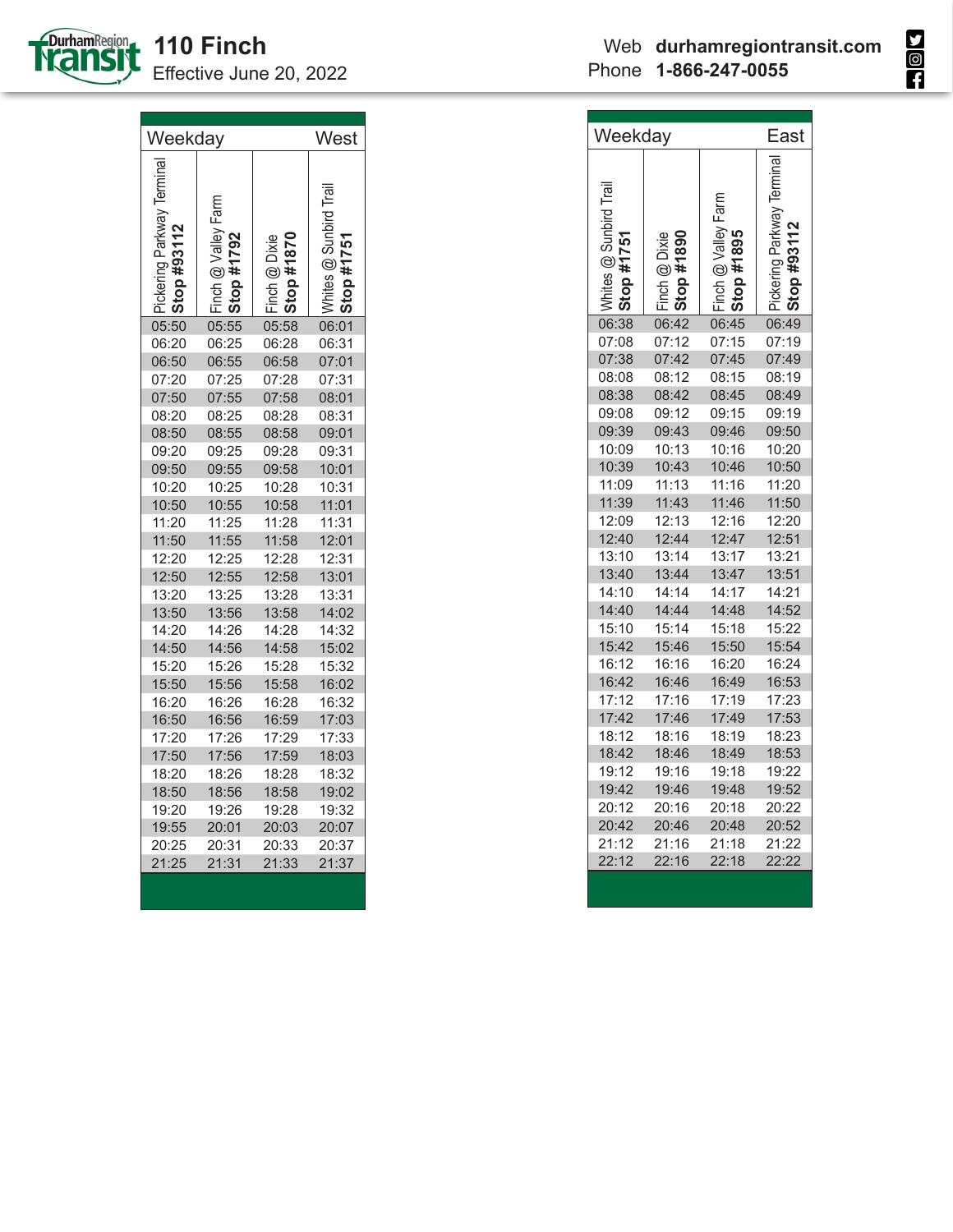

| Saturday                                     |                                         |                             | West                                   |
|----------------------------------------------|-----------------------------------------|-----------------------------|----------------------------------------|
| Pickering Parkway Terminal<br>#93112<br>Stop | Finch @ Valleyfarm<br><b>Stop #1792</b> | Stop #1870<br>Finch @ Dixie | <b>@ Sunbird Trai</b><br>#1751<br>1165 |
| 06:47                                        | 06:51                                   | 06:53                       | 06:57                                  |
| 07:17                                        | 07:21                                   | 07:23                       | 07:27                                  |
| 07:47                                        | 07:51                                   | 07:53                       | 07:57                                  |
| 08:17                                        | 08:21                                   | 08:23                       | 08:27                                  |
| 08:47                                        | 08:52                                   | 08:54                       | 08:58                                  |
| 09:17                                        | 09:22                                   | 09:24                       | 09:28                                  |
| 09:47                                        | 09:52                                   | 09:54                       | 09:58                                  |
| 10:17                                        | 10:22                                   | 10:24                       | 10:28                                  |
| 10:47                                        | 10:52                                   | 10:54                       | 10:58                                  |
| 11:17                                        | 11:22                                   | 11:24                       | 11:28                                  |
| 11:47                                        | 11:52                                   | 11:54                       | 11:58                                  |
| 12:17                                        | 12:22                                   | 12:24                       | 12:28                                  |
| 12:47                                        | 12:52                                   | 12:54                       | 12:58                                  |
| 13:17                                        | 13:22                                   | 13:24                       | 13:28                                  |
| 13:47                                        | 13:53                                   | 13:55                       | 13:59                                  |
| 14:17                                        | 14:23                                   | 14:25                       | 14:29                                  |
| 14:47                                        | 14:53                                   | 14:55                       | 14:59                                  |
| 15:17                                        | 15:23                                   | 15:25                       | 15:29                                  |
| 15:47                                        | 15:53                                   | 15:55                       | 15:59                                  |
| 16:17                                        | 16:23                                   | 16:25                       | 16:29                                  |
| 16:47                                        | 16:53                                   | 16:55                       | 16:59                                  |
| 17:17                                        | 17:23                                   | 17:25                       | 17:29                                  |
| 17:47                                        | 17:53                                   | 17:55                       | 17:59                                  |
| 18:17                                        | 18:23                                   | 18:25                       | 18:29                                  |
| 18:47                                        | 18:53                                   | 18:55                       | 18:59                                  |
|                                              |                                         |                             |                                        |

| Saturday                                                        |                             | East                             |                            |
|-----------------------------------------------------------------|-----------------------------|----------------------------------|----------------------------|
| 'hites @ Sunbird Trail<br><b>top #1751</b><br>Stop <sub>i</sub> | Finch @ Dixie<br>Stop #1890 | Finch @ Valleyfarm<br>Stop #1792 | Pickering Parkway Terminal |
| 07:38                                                           | 07:42                       | 07:44                            | 07:48                      |
| 08:08                                                           | 08:12                       | 08:14                            | 08:18                      |
| 08:38                                                           | 08:42                       | 08:44                            | 08:48                      |
| 09:09                                                           | 09:13                       | 09:15                            | 09:19                      |
| 09:39                                                           | 09:43                       | 09:45                            | 09:50                      |
| 10:09                                                           | 10:13                       | 10:15                            | 10:20                      |
| 10:39                                                           | 10:43                       | 10:45                            | 10:50                      |
| 11:09                                                           | 11:13                       | 11:15                            | 11:20                      |
| 11:39                                                           | 11:43                       | 11:45                            | 11:50                      |
| 12:09                                                           | 12:13                       | 12:15                            | 12:20                      |
| 12:39                                                           | 12:43                       | 12:45                            | 12:50                      |
| 13:09                                                           | 13:13                       | 13:15                            | 13:20                      |
| 13:39                                                           | 13:43                       | 13:45                            | 13:50                      |
| 14:09                                                           | 14:13                       | 14:15                            | 14:20                      |
| 14:39                                                           | 14:43                       | 14:45                            | 14:50                      |
| 15:09                                                           | 15:13                       | 15:15                            | 15:20                      |
| 15:39                                                           | 15:43                       | 15:45                            | 15:50                      |
| 16:09                                                           | 16:13                       | 16:15                            | 16:21                      |
| 16:39                                                           | 16:43                       | 16:45                            | 16:51                      |
| 17:09                                                           | 17:13                       | 17:15                            | 17:21                      |
| 17:39                                                           | 17:43                       | 17:45                            | 17:51                      |
| 18:09                                                           | 18:13                       | 18:15                            | 18:19                      |
| 18:39                                                           | 18:43                       | 18:45                            | 18:49                      |
| 19:09                                                           | 19:13                       | 19:15                            | 19:19                      |